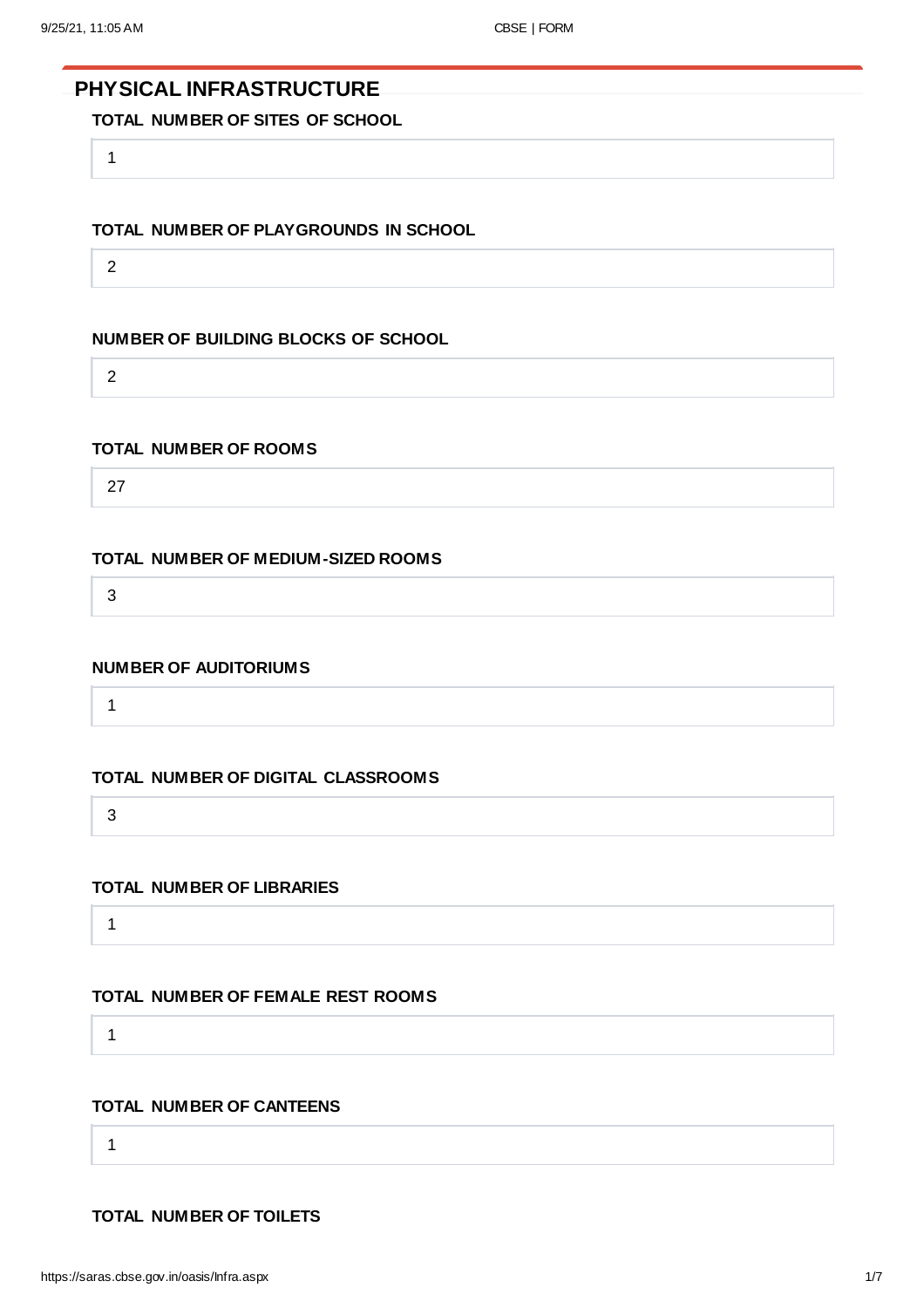18

#### **TOTAL NUMBER OF BOYS' TOILETS**

5

## **TOTAL NUMBER OF WASHROOMS FOR FEMALE STAFF**

2

**ARE THE HEALTH AND HYGIENE, TOILETS ON ALL FLOORS, SEPARATE TOILETS FOR STAFF, RAMPS, SIGNBOARDS, ETC. BEING MAINTAINED PROPERLY?**

**O**YES

**NO**

#### **TOTAL AREA OF SCHOOL IN SQUARE METRES**

6703

#### **TOTAL AREA OF PLAYGROUND IN SQUARE METRES**

5000

#### **DOES THE SCHOOL HAS A BOUNDARY WALL?**

YES

## **TOTAL NUMBER OF SMALL-SIZED ROOMS**

3

## **NUMBER OF LARGE-SIZED ROOMS**

20

# **TOTAL NUMBER OF ACTIVITY ROOMS**

1

## **TOTAL NUMBER OF LIFTS/ELEVATORS**

0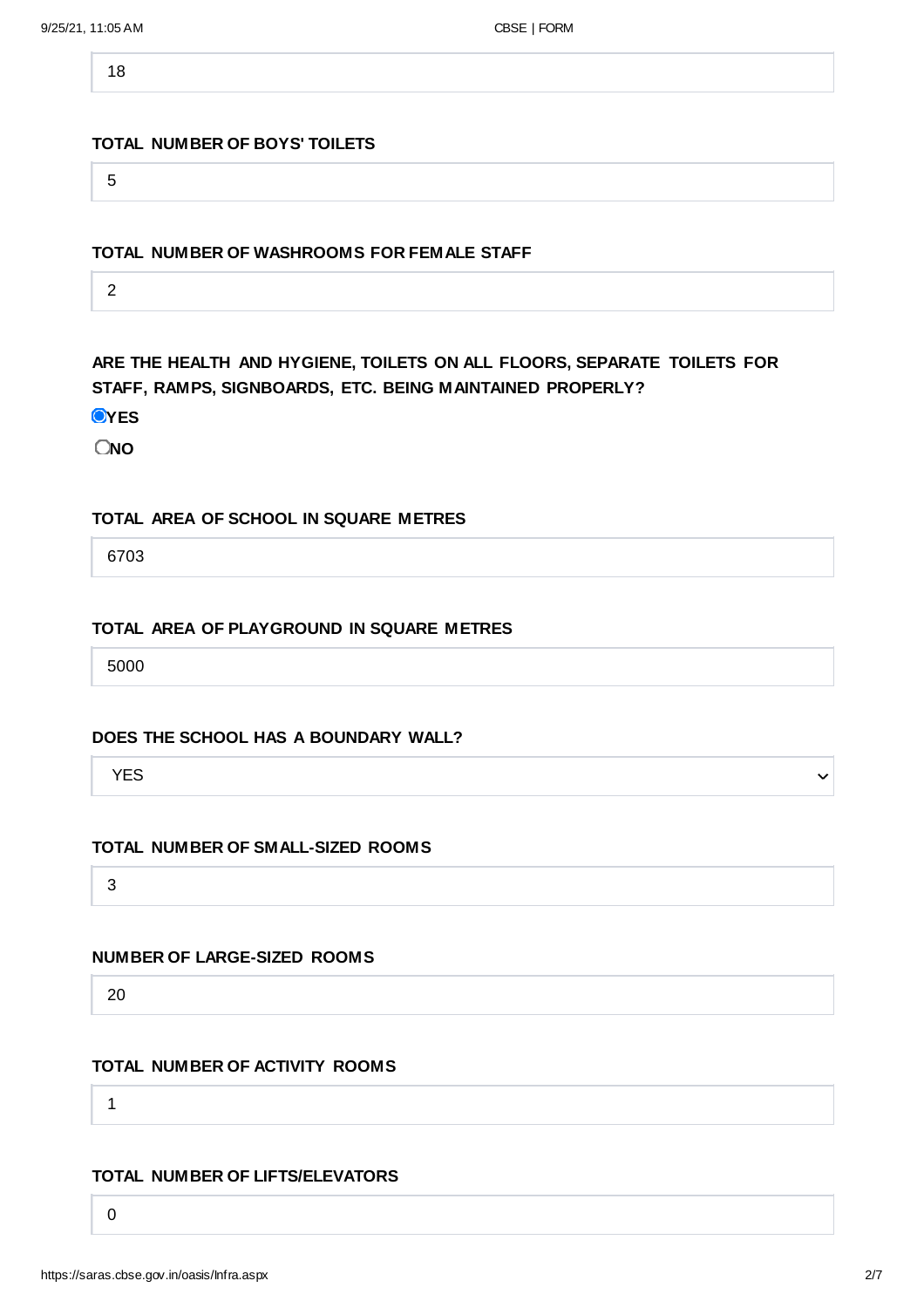## **TOTAL NUMBER OF LABORATORIES**

3

#### **TOTAL NUMBER OF MALE REST ROOMS**

1

## **NUMBER OF STAFF CANTEENS**

1

#### **NUMBER OF GIRLS' TOILETS**

5

#### **NUMBER OF TOILETS FOR DIFFERENTLY ABLED PERSONS**

2

#### **NUMBER OF WASHROOMS FOR MALE STAFF**

1

**IS THE SCHOOL INFRASTRUCTURE BEING USED FOR ANY COMMERCIAL ACTIVITY?**

**OYES** 

**O**<sub>NO</sub>

# **FACILITIES DETAILS**

**NUMBER OF WATER PURIFIERS/ROs AVAILABLE IN SCHOOL**

1

# **DOES THE SCHOOL HAVE SPORTS FACILITY?**

YES

## **DOES THE SCHOOL HAVE A SWIMMING POOL?**

NO

 $\checkmark$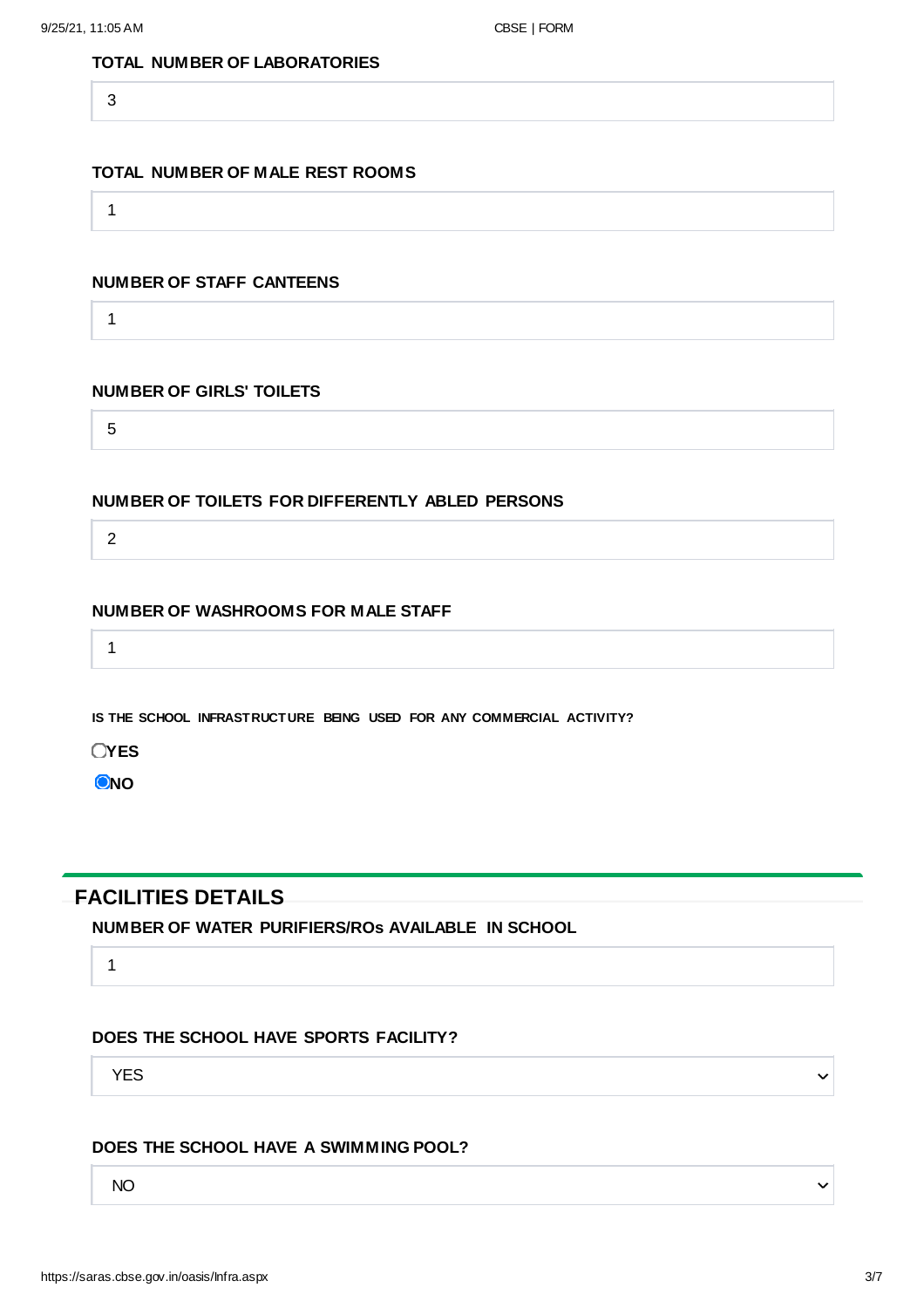#### **DOES THE SCHOOL HAVE A GYMNASIUM?**

YES

#### **TOTAL NUMBER OF COMPUTERS (ALL COMPUTER LABS COMBINED)**

27

## **IS YOUR SCHOOL WI-FI ENABLED?**

YES

#### **DOES THE SCHOOL HAVE CLINIC FACILITY?**

YES

#### **DOES THE SCHOOL HAVE FIRE ALARMS?**

YES

#### **DOES THE SCHOOL HAVE WATER SPRINKLERS?**

YES

#### **ARE CCTV CAMERAS INSTALLED IN AREAS OF SECURITY CONCERN?**

YES

#### **DOES THE SCHOOL HAVE A STRONG ROOM?**

YES

#### **DOES THE SCHOOL HAVE INDOOR GAMES FACILITY?**

YES

#### **DOES THE SCHOOL HAVE DANCE/MUSIC FACILITY?**

YES

#### **DOES THE SCHOOL HAVE HOSTEL FACILITY?**

NO

#### **DOES THE SCHOOL HAVE A WEB SERVER?**

YES

https://saras.cbse.gov.in/oasis/Infra.aspx 4/7

 $\checkmark$ 

 $\checkmark$ 

 $\checkmark$ 

 $\checkmark$ 

 $\checkmark$ 

 $\checkmark$ 

 $\checkmark$ 

 $\checkmark$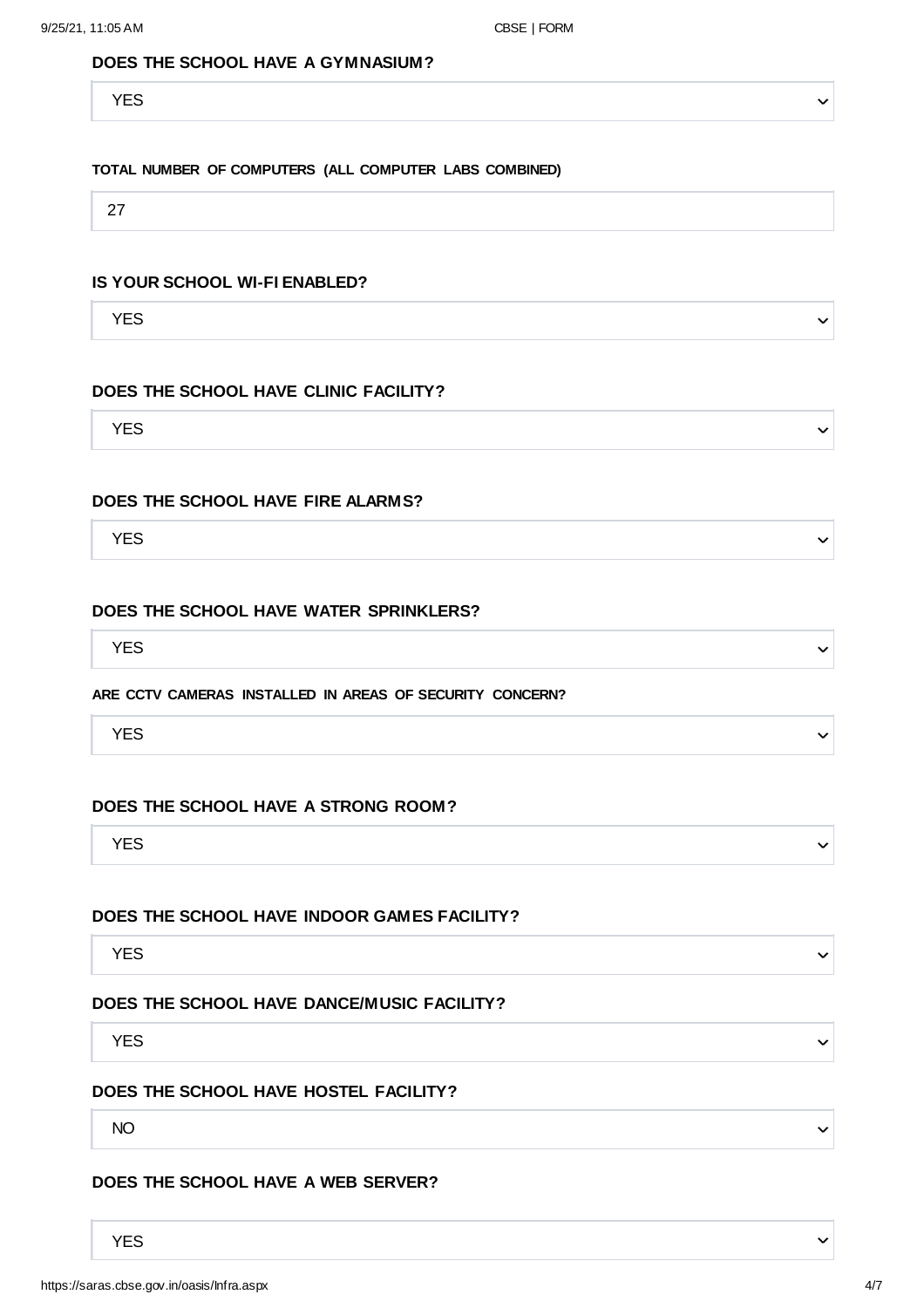#### **PROVISION OF WEB BASED LEARNING PROGRAMS?**

YES

#### **IS THE SCHOOL EXAMINATION CENTER OF CBSE?**

NO

#### **DOES THE SCHOOL HAVE RAMPS FOR PHYSICALLY HANDICAPPED?**

NO

#### **DOES THE SCHOOL HAVE FIRE EXTINGUISHERS?**

YES

#### **ARE SUFFICIENT NUMBER OF GUARDS EMPLOYED FOR SAFETY?**

YES

## **UPLOAD BUILDING SAFETY CERTIFICATE(PDF WITH SIZE LESS THAN 1MB)**

Choose File No file chosen

 $\checkmark$ 

 $\checkmark$ 

 $\checkmark$ 

 $\checkmark$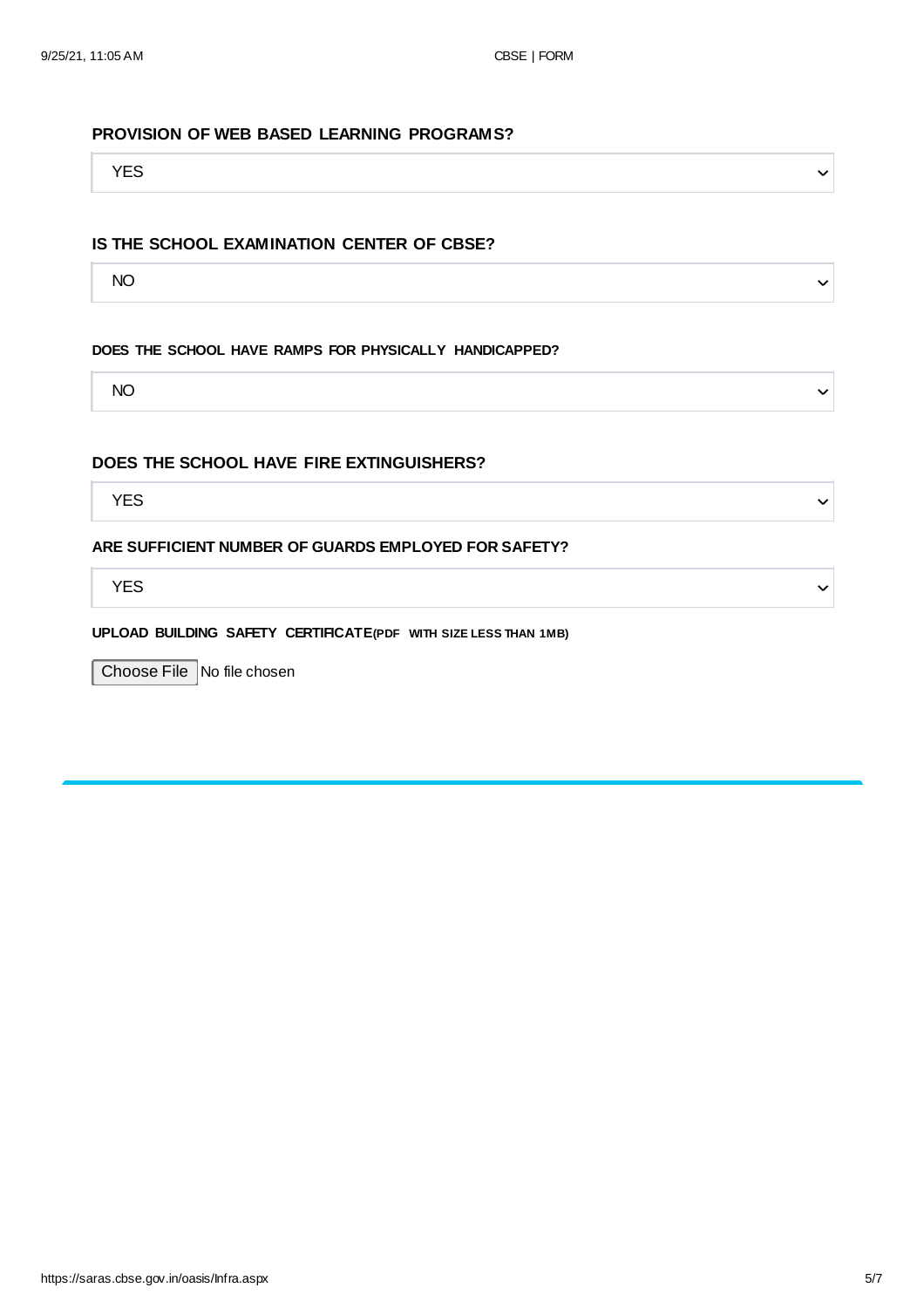**OTHER DETAILS**

**LIBRARY SIZE (IN SQ. METERS)**

45

## **COMPUTER LAB SIZE (IN SQ. METERS)**

45

## **COMPOSITE SCIENCE LAB SIZE (IN SQ. METERS)**

45

## **CHEMISTRY LAB SIZE (IN SQ. METERS)**

0

## **PHYSICS LAB SIZE (IN SQ. METERS)**

0

## **HOW MANY ROOMS BETWEEN 400 to 500 SQ FT**

20

## **TOTAL NUMBER OF LABORATORY**

3

## **WHETHER SCHOOL HAS SINGLE CONTIGUOUS PLOT ?**

YES

## **SCHOOL SITE (TEMPORARY / PERMANENT)**

PERMANENT

 $\checkmark$ 

 $\checkmark$ 

## **DISTANCE BETWEEN TWO SITES OF THE SCHOOL**

0

## **PURPOSE FOR TWO SITES OF THE SCHOOL**

NA